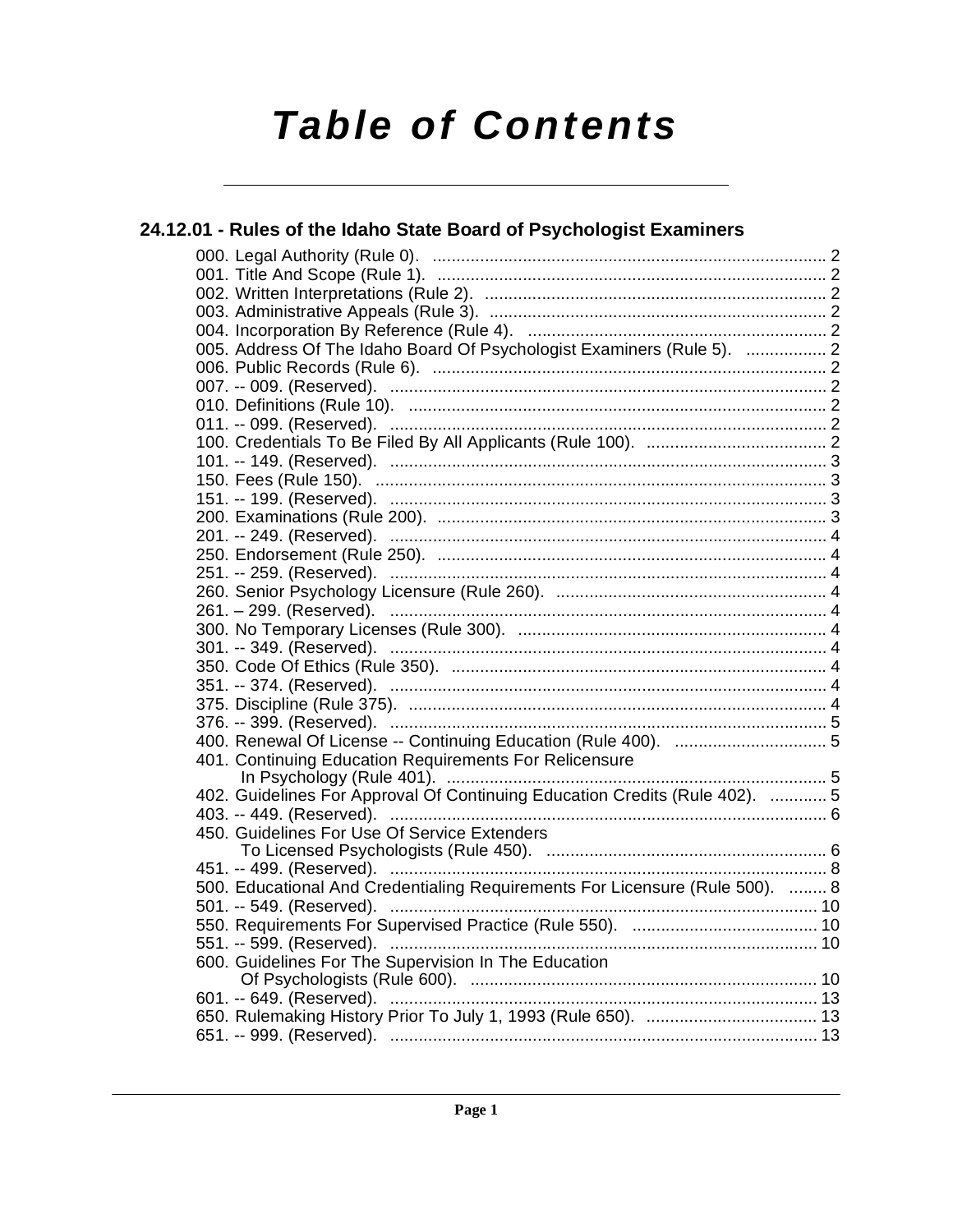#### **IDAPA 24 TITLE 12 CHAPTER 01**

#### <span id="page-1-0"></span>**24.12.01 - RULES OF THE IDAHO STATE BOARD OF PSYCHOLOGIST EXAMINERS**

#### <span id="page-1-1"></span>**000. LEGAL AUTHORITY (RULE 0).**

These rules are hereby prescribed and established pursuant to the authority vested in the Idaho State Board of Psychologist Examiners by the provisions of Section 54-2305, Idaho Code. (7-1-93)

#### <span id="page-1-2"></span>**001. TITLE AND SCOPE (RULE 1).**

These rules shall be cited as IDAPA 24.12.01, "Rules of the Idaho State Board of Psychologist Examiners". (7-1-93)

#### <span id="page-1-3"></span>**002. WRITTEN INTERPRETATIONS (RULE 2).**

The board may have written statements that pertain to the interpretation of the rules of this chapter. Such interpretations, if any, are available for public inspection and copying at cost in the main office of the Bureau of Occupational Licenses. (3-15-02) Occupational Licenses.

#### <span id="page-1-4"></span>**003. ADMINISTRATIVE APPEALS (RULE 3).**

Administrative appeals shall be governed by the Administrative Procedure Act, Title 67, Chapter 52, Idaho Code.

(3-15-02)

#### <span id="page-1-5"></span>**004. INCORPORATION BY REFERENCE (RULE 4).**

The document titled "Ethical Principles of Psychologists and Code of Conduct", published by the American Psychological Association and dated June 1, 2003, as referenced in Section 350, is herein incorporated by reference and is available from the Board's office and on the Board web site. (3-20-04)

#### <span id="page-1-6"></span>**005. ADDRESS OF THE IDAHO BOARD OF PSYCHOLOGIST EXAMINERS (RULE 5).**

[The office of the Board of Psychologist Examiners is located within the Bureau of Occupational Licenses, Owyhee](mailto:psy@ibol.idaho.gov) Plaza, 1109 Main Street, Suite 220, Boise, Idaho 83702-5642. The phone number of the Board is (208) 334-3233. The Board's FAX number is (208) 334-3945. The Board's e-mail address is psy@ibol.state.id.us. The Board's official [web site is at](mailto:psy@ibol.idaho.gov) [https://www.ibol.idaho.gov/psy.htm. \(3-24-05\)](https://www.ibol.idaho.gov/psy.htm)

#### <span id="page-1-7"></span>**006. PUBLIC RECORDS (RULE 6).**

The records associated with the Board of Psychologist Examiners are subject to the provisions of the Idaho Public<br>Records Act. Title 9, Chapter 3, Idaho Code. (3-15-02) Records Act. Title 9, Chapter 3, Idaho Code.

#### <span id="page-1-8"></span>**007. -- 009. (RESERVED).**

#### <span id="page-1-15"></span><span id="page-1-9"></span>**010. DEFINITIONS (RULE 10).**

<span id="page-1-12"></span>**01. Board**. The Idaho State Board of Psychologist Examiners as prescribed in Section 54-2301, Idaho  $\text{Code.}$  (7-1-93)

**02. Bureau**. The Bureau means the Bureau of Occupational Licenses, as prescribed in Sections 54-605 and 67-2602, Idaho Code. (3-15-02)

**03. Certificate of Professional Qualification**. A certificate of professional qualification shall mean the certificate of professional qualification granted to a psychologist by the Association of State and Provincial Psychology Boards. (3-15-02)

#### <span id="page-1-10"></span>**011. -- 099. (RESERVED).**

#### <span id="page-1-14"></span><span id="page-1-11"></span>**100. CREDENTIALS TO BE FILED BY ALL APPLICANTS (RULE 100).**

<span id="page-1-13"></span>**01. Completed Application**. An application shall be completed by all applicants for licensure upon a form prescribed by the State Board of Psychologist Examiners. No application shall be accepted or considered by the Board prior to the date the required doctoral degree was conferred upon the applicant. (3-20-04)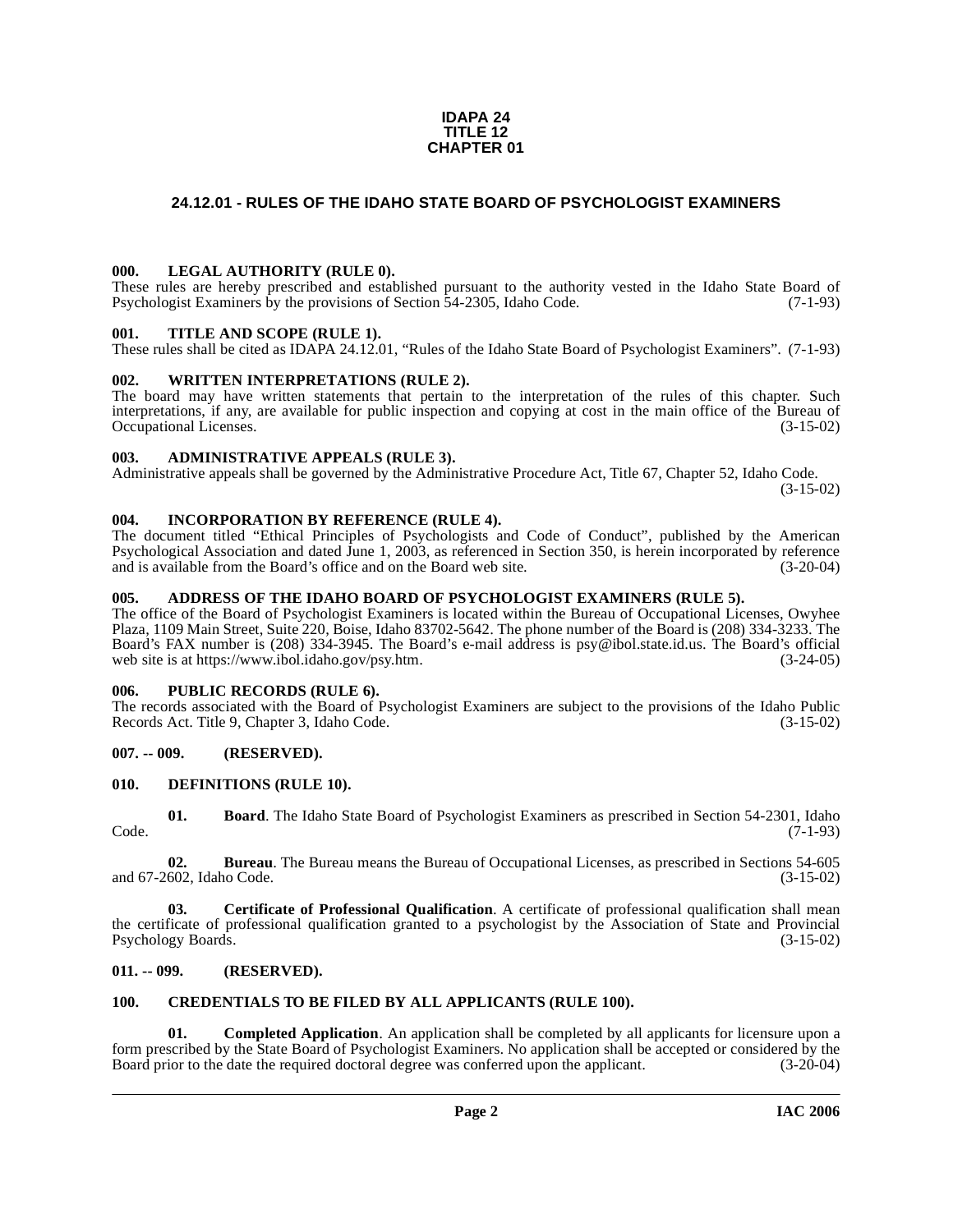<span id="page-2-13"></span>**02. Official Transcripts**. All applicants shall arrange for official transcripts of all credits earned, at each approved college or university, to be transmitted by the registrars of the educational institutions directly to the board. (7-1-93) board. (7-1-93)

<span id="page-2-12"></span>**03.** Letters of Reference. Letters of reference, regarding the character, training, and experience of the tshall be returned to the board by the references before decision is rendered on the application. (7-1-93) applicant shall be returned to the board by the references before decision is rendered on the application.

<span id="page-2-14"></span>**04.** Post Graduate Experience. One (1) of the two (2) years of post-graduate experience as required by Section 2307(b), Idaho Code, (not the internship) may be pre-doctoral. The second year must be post-doctoral work under appropriate supervision and must be verified by the appropriate supervisor. (3-15-02)

**05. Official Documentation**. Official documentation of meeting the requirements of Chapter 23, Title 54, Idaho Code and IDAPA 24.12.01, must be received by the Board directly from the entity or person responsible for providing such official documentation. Applicants are responsible for requesting the required documentation from the appropriate entities and persons. (3-15-02) appropriate entities and persons.

**06. Applications on File**. Applications on file with the Board for a period in excess of five (5) years from the date of receipt by the Bureau shall be terminated unless good cause is demonstrated to the Board. (3-20-04)

#### <span id="page-2-0"></span>**101. -- 149. (RESERVED).**

#### <span id="page-2-1"></span>**150. FEES (RULE 150).**

<span id="page-2-11"></span><span id="page-2-4"></span>**01.** Annual Renewal Fee. Annual renewal fee -- two hundred twenty-five dollars (\$225). (3-24-05)

<span id="page-2-7"></span><span id="page-2-6"></span><span id="page-2-5"></span>**02.** Application Fee. Application fee -- two hundred dollars (\$200). (7-1-93)

**03. Examination and Reexamination Fee**. Examination and reexamination fees shall be those charged by the national examining entity plus a processing fee of twenty-five dollars (\$25). (5-3-03)

**04. Endorsement Fee**. Endorsement fee -- one hundred dollars (\$100) as established by Section 54-<br>aho Code. (5-3-03) 2312, Idaho Code.

<span id="page-2-8"></span>**05. Examination, Reexamination or Endorsement Fee in Addition to Application Fee**. The examination, reexamination, or endorsement fee shall be in addition to the application fee and must accompany the application. (3-15-02) application. (3-15-02)

#### <span id="page-2-2"></span>**151. -- 199. (RESERVED).**

#### <span id="page-2-9"></span><span id="page-2-3"></span>**200. EXAMINATIONS (RULE 200).**

<span id="page-2-16"></span>**01. Written Exam Required**. The board will require a written examination of applicants. The written tion will be the National Examination for Professional Practice In Psychology (EPPP). (3-20-04) examination will be the National Examination for Professional Practice In Psychology (EPPP).

**02. Passing Score**. The board has determined that a passing score on the EPPP shall be a raw score of one hundred forty (140) or, for examinations after April 1, 2001, a scaled score of five hundred (500) for licensure.

 $(3-20-04)$ 

<span id="page-2-15"></span>**03.** Time and Place of Exam. The examination will be conducted at a time and place specified by the (7-1-93) board. (7-1-93)

<span id="page-2-10"></span>**04. Failure of Exam**. The first time the examination is failed the applicant may take it again the next time it is given upon application and payment of fees. If the examination has been failed twice, the individual must wait at least one  $(1)$  year before taking it a third time. The individual must wait at least one  $(1)$  year and petition the board for approval to take the examination the fourth time which petition shall include evidence satisfactory to the board that the applicant has taken additional study in the field of Psychology before approval will be granted.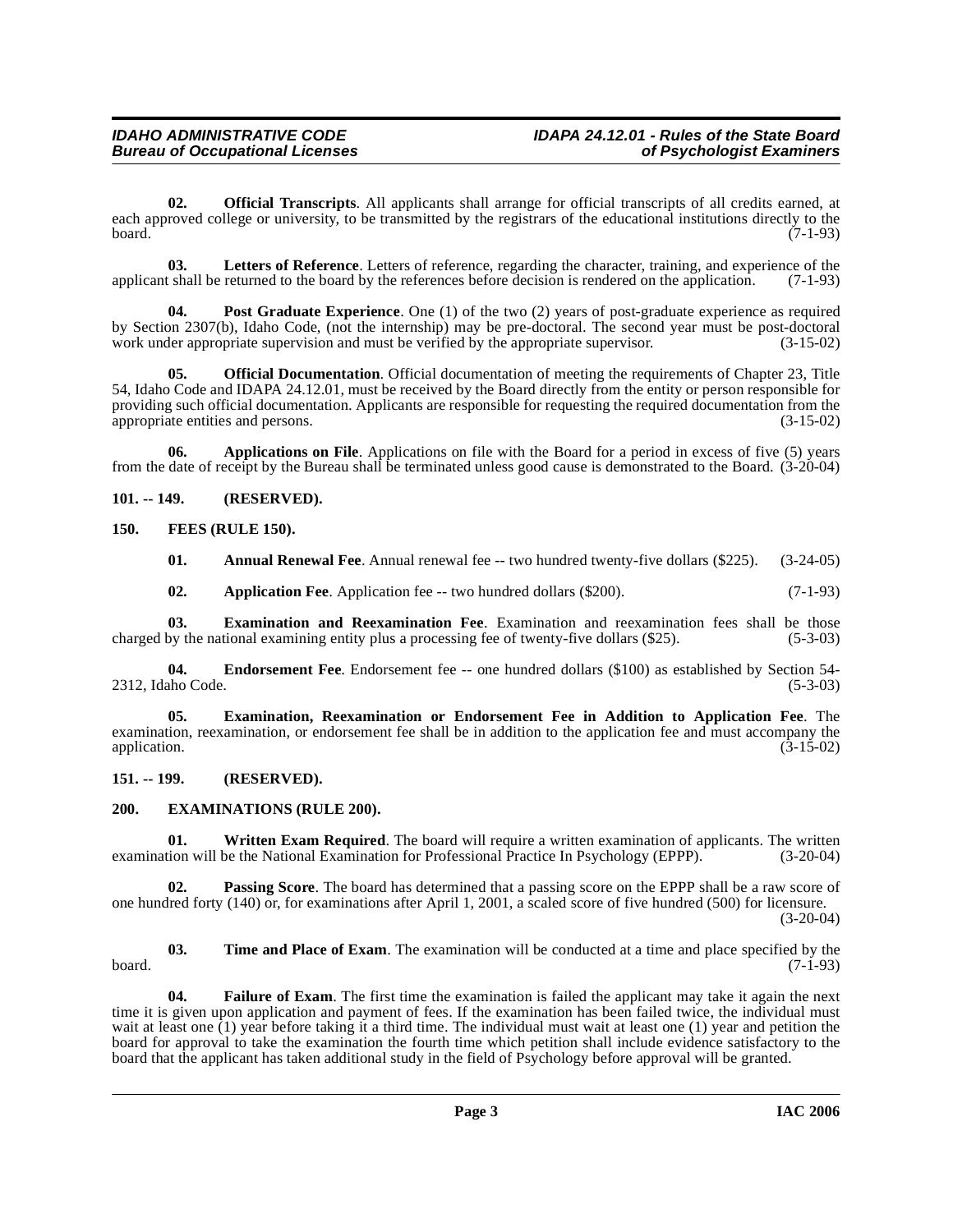#### (7-1-93)

<span id="page-3-17"></span>**05.** Waiver of Exam. Upon application, the examination may be waived to an applicant who is a diplomate in good standing of the American Board of Professional Psychology. (3-20-04)

#### <span id="page-3-0"></span>**201. -- 249. (RESERVED).**

**Bureau of Occupational Licenses** 

#### <span id="page-3-13"></span><span id="page-3-1"></span>**250. ENDORSEMENT (RULE 250).**

**01. Eligibility for Endorsement**. An applicant who is in possession of a valid statutory license or statutory certificate from another state or Canada may apply for licensing under the endorsement section of this law. (3-15-02)

<span id="page-3-15"></span><span id="page-3-12"></span>**02. Requirements for Endorsement**. An applicant under the endorsement section shall have: (3-15-02)

**a.** A valid psychology license or certificate issued by the regulatory entity of another jurisdiction; and (3-15-02)

**b.** A current certificate of professional qualification in Psychology as defined in these rules; or (3-15-02)

**c.** A degree of doctor of philosophy in psychology or a doctoral degree in a field related to psychology plus two (2) years of post graduate experience acceptable to the board and excluding internship, and document each of the following: (3-15-02)

i. A passing score on the EPPP examination or other similar examination; (3-15-02)

ii. Two (2) years of supervised experience, one (1) of which was post-doctoral, for a minimum of usand  $(3,000)$  total hours acceptable to the Board;  $(3-15-02)$ three thousand  $(3,000)$  total hours acceptable to the Board;

iii. A record of practicing Psychology at the independent level for the five (5) years immediately prior (3-15-02) to application;

<span id="page-3-16"></span>iv. A history of no disciplinary action in any jurisdiction. (3-15-02)

#### <span id="page-3-2"></span>**251. -- 259. (RESERVED).**

#### <span id="page-3-3"></span>**260. SENIOR PSYCHOLOGY LICENSURE (RULE 260).**

Any person who has maintained a valid Psychology license based on a doctoral degree in the United States or Canada for a period of not less than twenty (20) years may apply for an Idaho psychology license under Section 54-2312A, Idaho Code. (3-15-02)

#### <span id="page-3-4"></span>**261. – 299. (RESERVED).**

#### <span id="page-3-14"></span><span id="page-3-5"></span>**300. NO TEMPORARY LICENSES (RULE 300).**

No temporary licenses to practice psychology will be issued by the board. (7-1-93)

#### <span id="page-3-6"></span>**301. -- 349. (RESERVED).**

#### <span id="page-3-10"></span><span id="page-3-7"></span>**350. CODE OF ETHICS (RULE 350).**

All licensees shall be mailed a copy of the Ethical Principles of Psychologists and Code of Conduct, as published in the American Psychologist, as referenced in Section 004. (3-15-02)

#### <span id="page-3-8"></span>**351. -- 374. (RESERVED).**

#### <span id="page-3-11"></span><span id="page-3-9"></span>**375. DISCIPLINE (RULE 375).**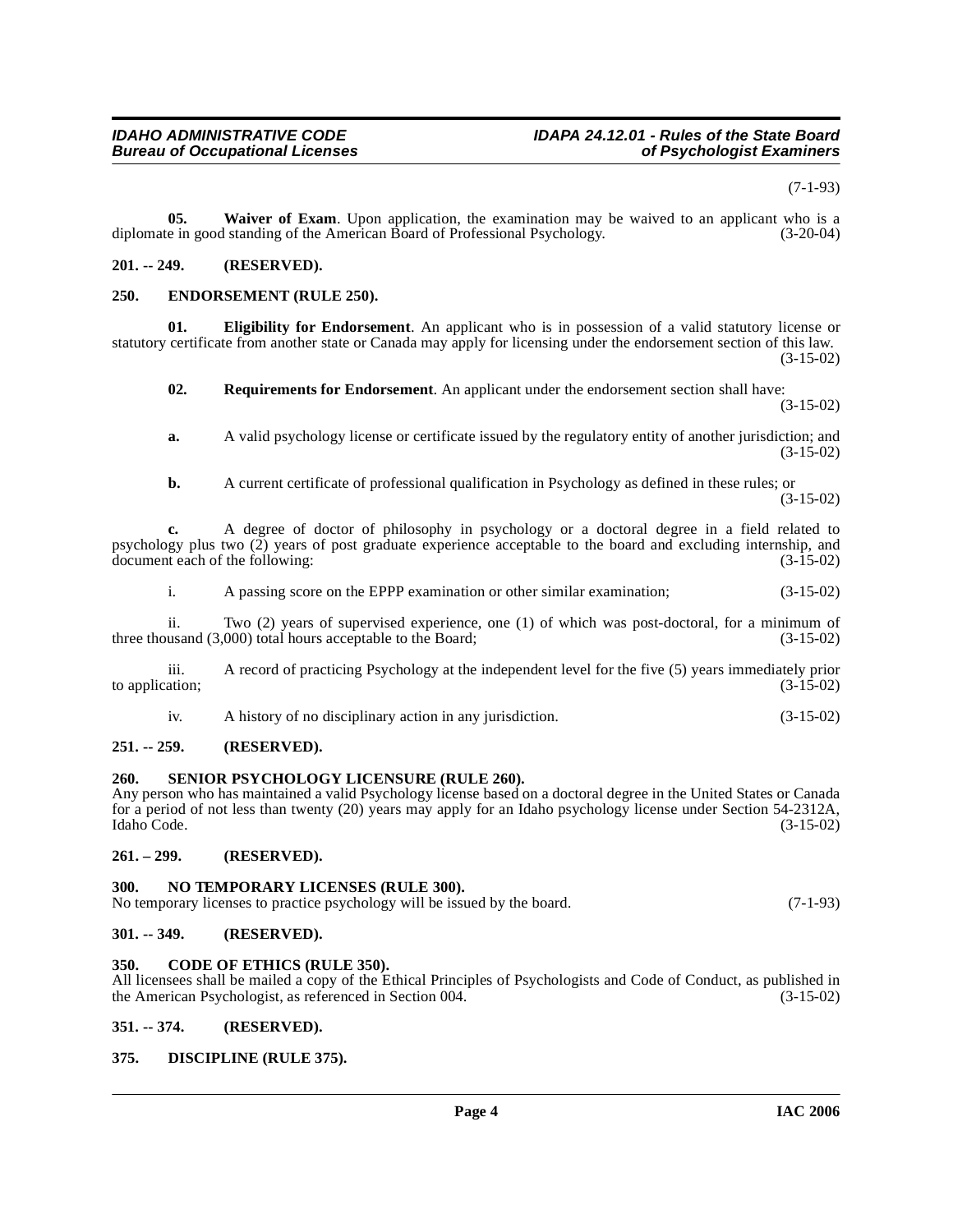<span id="page-4-6"></span>**01.** Civil Fine. The Board may impose a civil fine not to exceed one thousand dollars (\$1,000) upon a psychologist for each violation of Section 54-2309, Idaho Code. (3-18-99) licensed psychologist for each violation of Section 54-2309, Idaho Code.

<span id="page-4-9"></span>**02. Costs and Fees**. The Board may order a licensed psychologist to pay the costs and fees incurred by the Board in the investigation or prosecution of the licensee for violation of Section 54-2309, Idaho Code. (3-18-99)

#### <span id="page-4-0"></span>**376. -- 399. (RESERVED).**

#### <span id="page-4-15"></span><span id="page-4-1"></span>**400. RENEWAL OF LICENSE -- CONTINUING EDUCATION (RULE 400).**

**01. Renewal of License**. Each person licensed under this act must renew said license annually or the license will be cancelled. Licenses shall be renewed and reinstated in accordance with the requirements of Section 67-2614, Idaho Code. (3-15-02)

<span id="page-4-16"></span>**02. Requirements for Renewal of License**. Licenses may be renewed or reinstated by payment of the fees and by submitting certification of having satisfied the continuing education requirement. (3-15-02) required fees and by submitting certification of having satisfied the continuing education requirement.

#### <span id="page-4-8"></span><span id="page-4-2"></span>**401. CONTINUING EDUCATION REQUIREMENTS FOR RELICENSURE IN PSYCHOLOGY (RULE 401).**

<span id="page-4-13"></span>**01. Number of Hours Required**. All licensed psychologists, in order to renew their license, must have accumulated twenty (20) hours per year of continuing education credits. At the time of renewal of the psychologists' licenses, they will certify that they are aware of the requirements for continuing education and that they have met those requirements for the preceding year. (7-1-93)

<span id="page-4-14"></span>**02. Professional Level of Continuing Education -- Time Period Records Kept - Audit**. This continuing education experience must be at an appropriate level for professional training in psychology. The licensees have responsibility for demonstrating the relevance and adequacy of the educational experience they select. The licensees are also responsible for keeping an accurate record of their own personal continuing education hours<br>for a period of five (5) years. A random audit may be conducted to insure compliance. (7-1-93) for a period of five  $(5)$  years. A random audit may be conducted to insure compliance.

<span id="page-4-12"></span>**03. Newly Licensed Individuals**. Newly licensed individuals will be considered to have satisfied the continuing education requirements for the remainder of the year in which their license is granted. (7-1-93)

<span id="page-4-5"></span>**04. Certificates of Satisfactory Attendance and Completion**. Certificates of satisfactory attendance and completion, cancelled checks, participant lists, transcripts from universities, letters of certification on instructor's letterhead, and other reasonably convincing proof of the submitted activities may serve as documentation when persons audited are required to submit proof of continuing education. (7-1-93)

<span id="page-4-11"></span>**05. Licensees Who Do Not Fulfill the Continuing Education Requirements**. Licensees who do not fulfill the continuing education requirements may be subject to disciplinary action. (7-1-93)

<span id="page-4-4"></span>**06. Carryover of Continuing Education Hours**. Continuing education courses not claimed for CE credit in the current renewal year, may be credited for the next renewal year. A maximum of twenty (20) hours may be carried forward from the immediately preceding year. (5-3-03) be carried forward from the immediately preceding year.

#### <span id="page-4-10"></span><span id="page-4-3"></span>**402. GUIDELINES FOR APPROVAL OF CONTINUING EDUCATION CREDITS (RULE 402).**

**01. Continuing Education Credit**. Continuing education credit will be given to formally organized workshops or classes with an attendance roster and preassigned continuing education credit offered in association with or under the auspices of:  $(7-1-93)$ 

<span id="page-4-7"></span>

| Regionally accredited institutions of higher education. | $(7-1-93)$ |
|---------------------------------------------------------|------------|
| The American Psychological Association.                 | $(7-1-93)$ |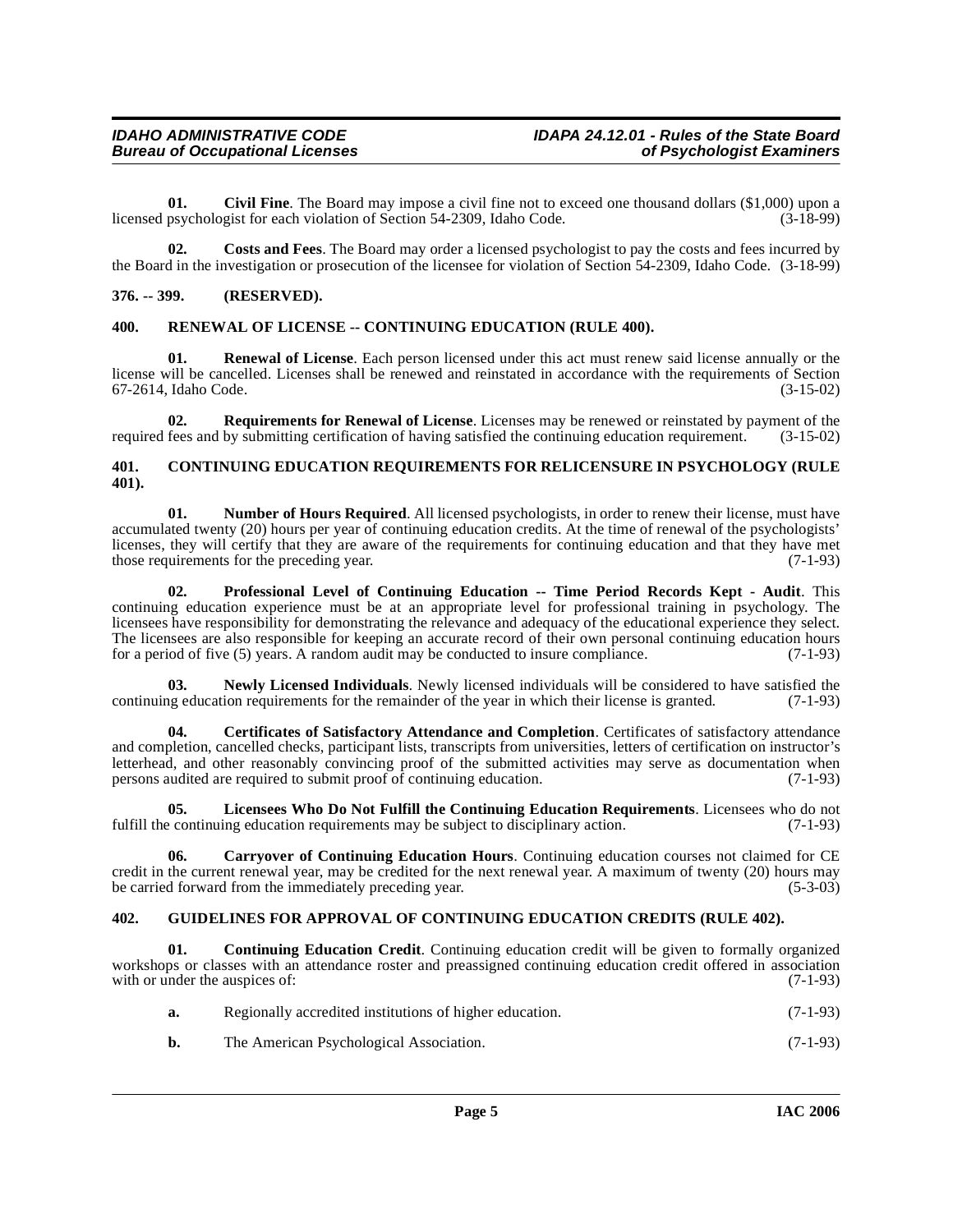#### **IDAHO ADMINISTRATIVE CODE IDAPA 24.12.01 - Rules of the State Board Bureau of Occupational Licenses**

| A Regional Psychological Association. | $(7-1-93)$ |
|---------------------------------------|------------|
|                                       |            |

<span id="page-5-3"></span>**d.** A State Psychological Association. (7-1-93)

**e.** Credit will be given for the number of credit hours preauthorized by the sponsoring agency with no upper limit on the number of hours. (7-1-93)

**02. Credit for International, National and Regional Meetings of Psychological Organizations**. Six (6) hours of continuing education credit will be allowed for documented attendance at international, national and regional meetings of psychological organizations. (7-1-93)

<span id="page-5-4"></span>**03. Credit for Other Relevant Workshops, Classes or Training Experiences**. Other relevant workshops, classes or training experiences may receive up to six (6) hours of credit per experience provided they are conducted by a licensed or reputable psychologist or other mental health professional. Each documented hour of training experience counts as one (1) hour of continuing education experience. A maximum of six (6) hours of this type of experience may be approved. (7-1-93) type of experience may be approved.

<span id="page-5-7"></span>Presentation of Papers. Presentation of papers at international, national, regional or state psychological or other professional associations may be counted as equivalent to six (6) hours per event. (7-1-93)

<span id="page-5-8"></span>**05. Self-Study, Lectures or Public or Professional Publications and Presentations**. The board also recognizes the value of self-study, lectures or public or professional publications and presentations (including for example, in the case of the university faculty, preparation of a new course). Therefore, the board will allow credit for six (6) hours of individual study per year. (7-1-93)

<span id="page-5-2"></span>**06. Board Assessment of Continuing Education Activities**. The Board of Psychologist Examiners may avail itself of help and consultation from the Idaho Psychological Association in assessing the appropriateness of continuing education activities. (7-1-93) continuing education activities.

#### <span id="page-5-0"></span>**403. -- 449. (RESERVED).**

#### <span id="page-5-6"></span><span id="page-5-1"></span>**450. GUIDELINES FOR USE OF SERVICE EXTENDERS TO LICENSED PSYCHOLOGISTS (RULE 450).**

The board recognizes that licensed psychologists may choose to extend their services by using service extenders. The board provides general rules to cover all service extenders as well as specific rules to cover service extenders with different levels of training and experience. (7-1-93) different levels of training and experience.

#### <span id="page-5-5"></span>**01. General Provisions for Licensed Psychologists Extending Their Services Through Others**.

(7-1-93)

**a.** The licensed psychologist exercising administrative control for a service extender shall: (7-1-93)

i. Have the authority to cause termination of compensation for the service extender. (7-1-93)

ii. Have the authority to cause the suspension or removal of the service extender from his position as a rovider. (7-1-93) service provider.

**b.** The licensed psychologist exercising professional direction for a service extender shall: (7-1-93)

i. Within thirty (30) days after employing the service extender, formulate and provide to the board a written supervisory plan for each service extender. The plan shall include provisions for supervisory sessions and chart review. If the psychologist requires tapes to be made of psychological services delivered by the service extender, then the plan shall also specify review and destruction of these tapes. The plan shall also specify the hours per calendar week that the licensed psychologist will be at the same physical location as the person extending the services of the licensed psychologist. The plan shall be accompanied by a completed application form and an application fee of fifty dollars  $(\$50)$ . (7-1-93)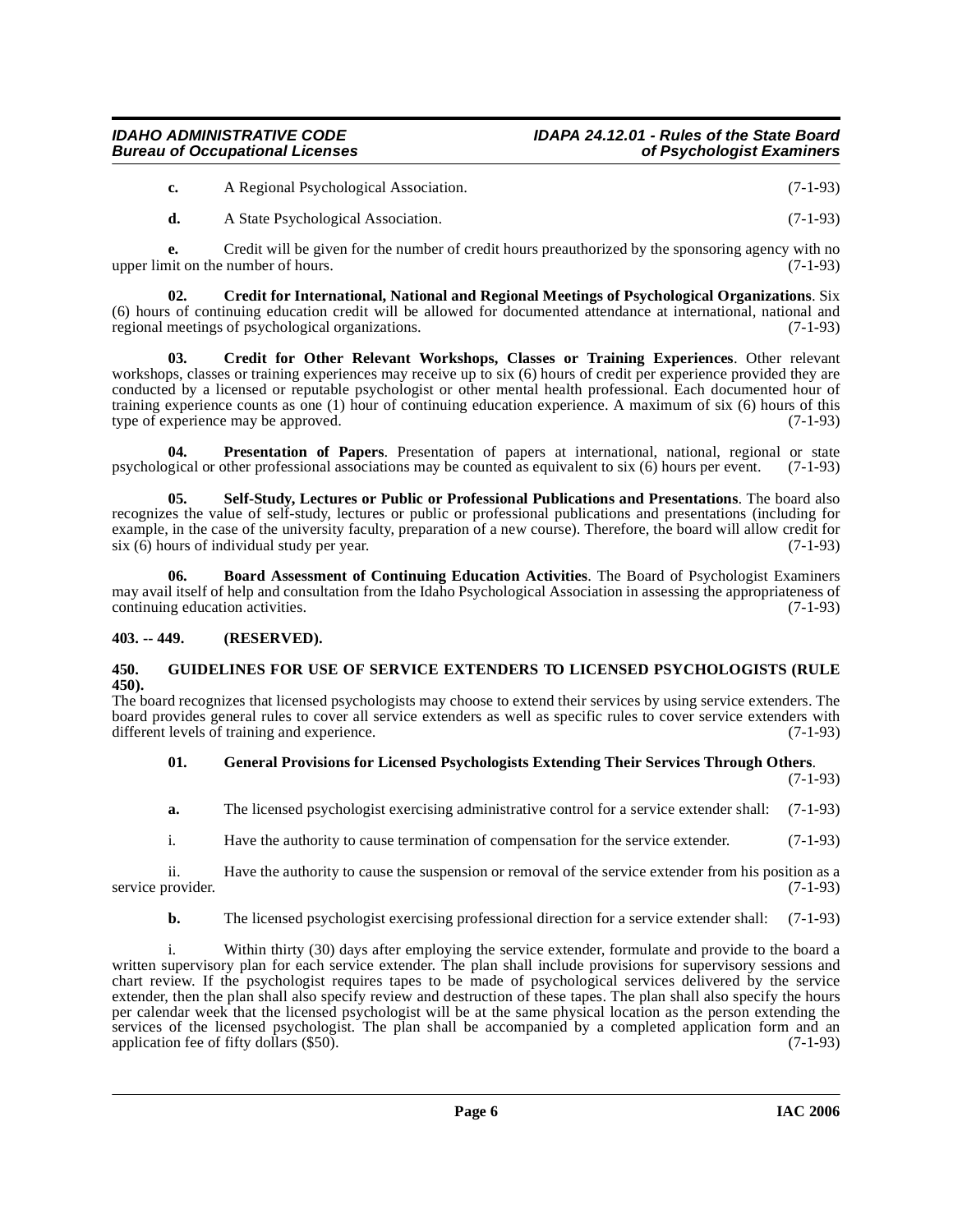### **IDAHO ADMINISTRATIVE CODE IDAPA 24.12.01 - Rules of the State Board**

ii. Establish and maintain a level of supervisory contact sufficient to be readily accountable in the event that professional, ethical, or legal issues are raised. There will be a minimum of one (1) hour of face-to-face supervisory contact by a licensed psychologist with the service extender for each one (1) to twenty (20) hours of services provided by the service extender during any calendar week. At least one half (1/2) of this face-to-face supervisory contact will be conducted individually, and up to one half  $(1/2)$  of this face-to-face supervisory contact may be provided using a group format. A written record of this supervisory contact, including the type of activities conducted by the service extender, shall be maintained by the licensed psychologist. Except under unusual circumstances, the supervisory contact will occur either during the week the services are extended or during the week following. In no case will services be extended more than two (2) weeks without supervisory contact between the service extender and a licensed psychologist. (7-1-93)

iii. Provide the service extender a copy of the current Ethical Standards of the American Psychological Association, and obtain a written agreement from the service extender of his intention to abide by them.

#### <span id="page-6-1"></span>**02. Qualifications for Service Extenders**. (7-1-93)

**a.** Category I: A service extender will be placed in Category I if: (7-1-93)

i. The licensed psychologist wishing to employ the service extender verifies in writing to the satisfaction of the board that the service extender holds a license issued by the state of Idaho to practice a specific profession, and that the issuance of that license requires the licensee hold a master's degree or its equivalent as determined by the board: or (7-1-93) determined by the board; or

ii. The service extender meets the criteria for Category II specified below and the licensed psychologist wishing to employ the service extender verifies in writing to the satisfaction of the board that the service extender has satisfactorily functioned as a service extender to one  $\overline{(1)}$  or more licensed psychologist for at least twenty (20) hours per calendar week over a period totaling two hundred sixty (260) weeks. (7-1-93) twenty (20) hours per calendar week over a period totaling two hundred sixty (260) weeks.

**b.** Category II: A service extender will be placed in Category II if the licensed psychologist wishing to employ the service extender verifies in writing to the satisfaction of the board that the service extender holds a master's degree from a program in psychology, counseling, or human development as determined by the board.

(7-1-93)

#### <span id="page-6-0"></span>**03. Conditions for Use of Service Extenders**. (7-1-93)

**a.** All persons used to extend the services of a licensed psychologist shall be under the direct and continuing administrative control and professional direction of a licensed psychologist. These service extenders may not use any title incorporating the word "psychologist" or any of its variants or derivatives, e.g. "psychological," "psychotherapist," etc. (7-1-93)

**b.** Work assignments shall be commensurate with the skills of the service extender and procedures shall be planned in consultation with the licensed psychologist under all circumstances. (7-1-93)

**c.** Public announcement of fees and services, as well as contact with lay or professional public shall be offered only in the name of the licensed psychologist whose services are being extended. However, persons licensed to practice professions other than psychology may make note of their status in such announcements or  $\text{constants.}$  (7-1-93)

**d.** Setting and collecting of fees shall remain the sole domain of the licensed psychologist; excepting that when a service extender is used to provide services of the licensed psychologist, third party payers shall be informed of this occurrence in writing at the time of billing. Unless otherwise provided in these rules and regulations, licensed psychologists may neither claim or imply to service recipients or to third party payers an ability to extend their services through any person who has not been approved as a service extender to that psychologist as specified in this section.  $(7-1-93)$ 

**e.** All service recipients shall sign a written notice of the service extender's status as a service extender for the licensed psychologist. A copy of the signed written notice will be maintained on file with the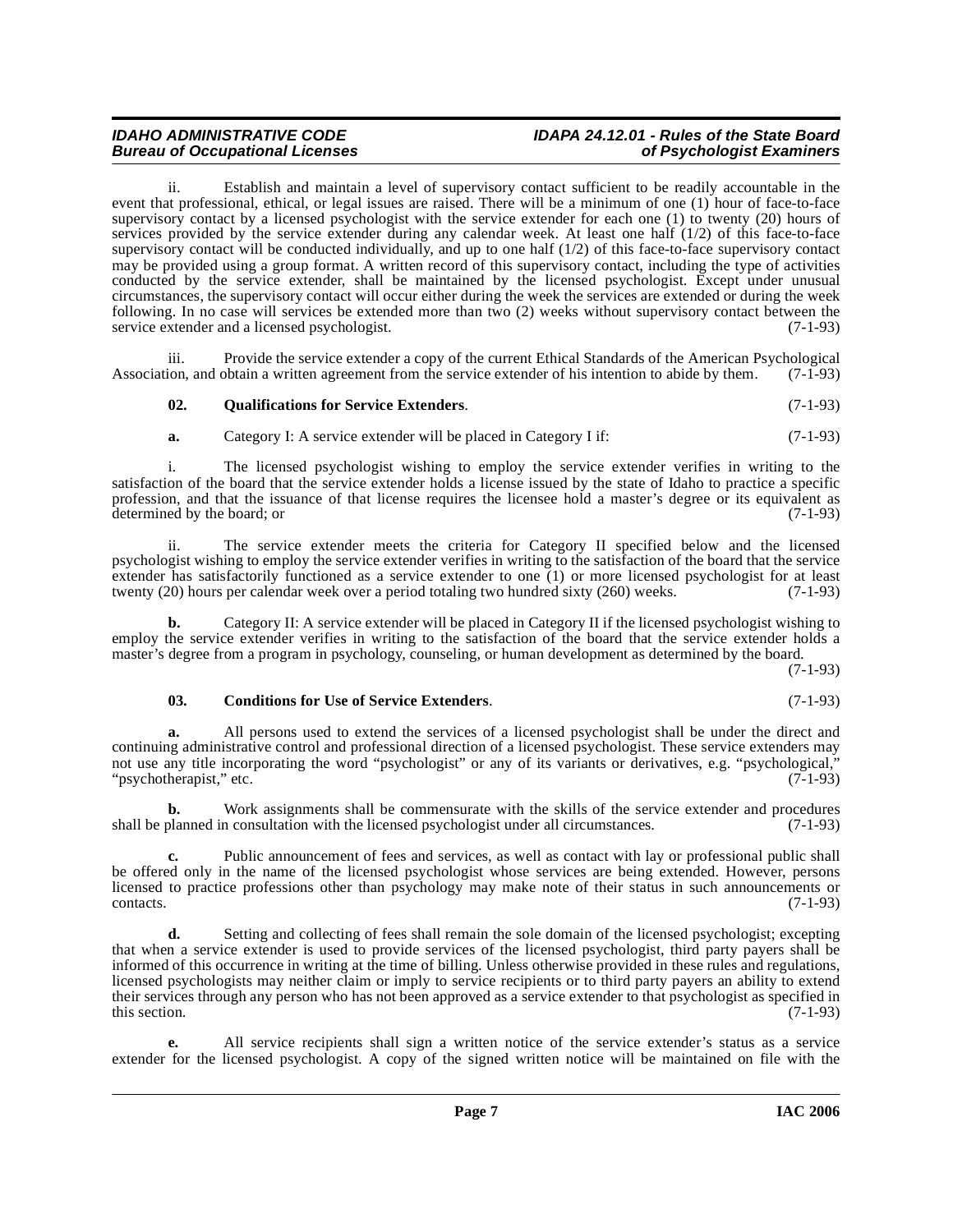licensed psychologist. (7-1-93)

**f.** Within the first three (3) contacts, the licensed psychologist shall have face-to-face contact with each service recipient. (7-1-93)

**g.** A licensed psychologist shall be available to both the service extender and the service recipient for cy consultation. (7-1-93) emergency consultation.

**h.** Service Extenders shall be housed in the same service delivery site as the licensed psychologist whose services they extend. Whatever other activities they may be qualified to perform, service extenders shall limit themselves to acting as service extenders of the licensed psychologist when providing direct services so long as they are physically located in the offices of the licensed psychologist. (7-1-93) are physically located in the offices of the licensed psychologist.

**i.** A service extender in Category I may deliver as much as, but not more than fifty percent (50%) of their service while the licensed psychologist is not physically present at the service delivery site. A service extender in Category II may deliver as much as, but not more than twenty-five percent (25%) of their service while the licensed psychologist is not physically present at the service delivery site. Service Extenders providing as many as, but no more than, three (3) hours of service extension per calendar week shall be exempted from these provisions. Without notification to the board, short term exemption from this rule for atypical circumstances, such as irregular travel by the licensed psychologist, may occur for periods as long as, but no longer than three (3) calendar weeks. Longer exemptions may be granted at the discretion of the board on written request by the licensed psychologist to the board. (7-1-93) the board.  $(7-1-93)$ 

**j.** The licensed psychologist shall employ no more than three (3) service extenders. (3-18-99)

**k.** When a licensed psychologist terminates employment of a service extender, the licensed ogist will notify the board in writing within thirty (30) days. (7-1-93) psychologist will notify the board in writing within thirty  $(30)$  days.

**l.** At the time of license renewal the licensed psychologist shall submit for each service extender a fee lollars (\$50) together with certification to the board that they possess: (3-20-04) of fifty dollars (\$50) together with certification to the board that they possess:

i. A written record of supervisory contact for the previous twelve (12) months; and (3-20-04)

ii. The percentage of time during the previous twelve (12) months that the service extender extended while the licensed psychologist was at the service delivery site; and (3-20-04) services while the licensed psychologist was at the service delivery site; and

iii. An updated plan for the supervision of each of his service extenders. (3-20-04)

**m.** Documentation of supervisory contact, hours of supervision, hours of extender services, and plan of supervision shall be maintained by the supervisor for not less than three (3) years for each service extender and submitted to the board upon request. (3-20-04)

#### <span id="page-7-0"></span>**451. -- 499. (RESERVED).**

#### <span id="page-7-2"></span><span id="page-7-1"></span>**500. EDUCATIONAL AND CREDENTIALING REQUIREMENTS FOR LICENSURE (RULE 500).**

Applicants who receive a doctoral degree from a program accredited by the American Psychological Association are considered to have met all criteria outlined in Section 500. (5-3-03)

**01. Training in Professional Psychology**. Training in professional psychology is doctoral training in an institution of higher education accredited by: (7-1-93) offered in an institution of higher education accredited by:

- <span id="page-7-3"></span>**a.** Middle States Association of Colleges and Schools. (7-1-93)
- **b.** The New England Association of Schools and Colleges. (7-1-93)
- **c.** The North Central Association of Colleges and Schools. (7-1-93)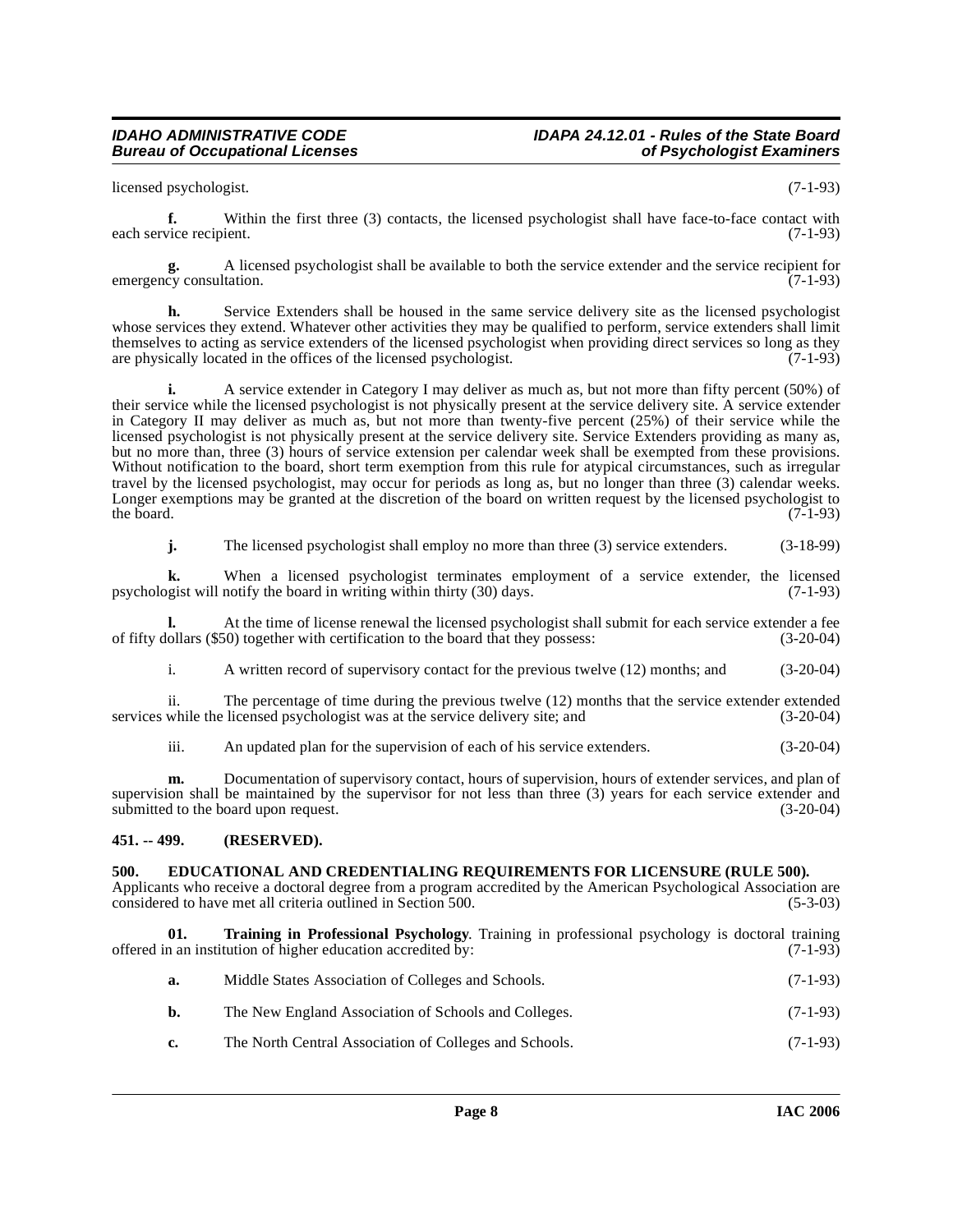| <b>IDAHO ADMINISTRATIVE CODE</b>       | IDAPA 24.12.01 - Rules of the State Board |
|----------------------------------------|-------------------------------------------|
| <b>Bureau of Occupational Licenses</b> | of Psychologist Examiners                 |

| d. | The Northwest Association of Schools and Colleges. | $(7-1-93)$ |
|----|----------------------------------------------------|------------|
| e. | The Southern Association of Colleges and Schools.  | $(7-1-93)$ |

<span id="page-8-5"></span>**f.** The Western Association of Schools and Colleges. (7-1-93)

**02. Training Program**. The training program must stand as a recognizable, coherent organizational entity within the institution. Programs that are accredited by the American Psychological Association or that meet the criteria for such accreditation are recognized as meeting the definition of a professional psychology program.

(5-3-03)

**03.** Authority and Primary Responsibility. There must be a clear authority and primary bility for the core and specialty areas. (7-1-93) responsibility for the core and specialty areas.

<span id="page-8-4"></span><span id="page-8-3"></span><span id="page-8-1"></span><span id="page-8-0"></span>**04.** Content of Program. The program must be an integrated, organized sequence of study. (7-1-93)

**05. There Must Be an Identifiable Training Faculty and a Psychologist Responsible for the Program**. There must be an identifiable training faculty on site of sufficient size and breadth to carry out the training responsibilities. A faculty psychologist must be responsible for the program. (5-3-03)

**06. Program Must Have an Identifiable Body**. The program must have an identifiable body of who are matriculated in that program for a degree. (7-1-93) students who are matriculated in that program for a degree.

<span id="page-8-6"></span>**07. What the Program Must Include**. The program must include supervised practicum, internship, field or laboratory training appropriate to the practice of psychology. Pre-doctoral internships must be completed at member sites of the Association of Psychology Postdoctoral and Internship Centers, or sites demonstrating an equivalent program. (5-3-03) equivalent program.

<span id="page-8-2"></span>**08.** Curriculum. The curriculum shall encompass a minimum of three (3) academic years of full time graduate study at least one (1) year of which is spent in full-time physical residence at the degree granting educational institution. In addition to instruction in professional areas of competence, which include assessment and diagnosis, intervention, consultation, and supervision, the core program shall require each student to demonstrate competence in specific substantive areas. Minimal competence is demonstrated by passing a three (3) credit semester graduate course (or a five (5) credit quarter graduate course) in each of the substantive areas listed below: (3-20-04) course (or a five (5) credit quarter graduate course) in each of the substantive areas listed below:

**a.** Biological Bases of Behavior: Physiological psychology, comparative psychology, chology, ensation and perception psychopharmacology. (7-1-93) neuropsychology, sensation and perception, psychopharmacology.

**b.** Cognitive-Affective Bases of Behavior: Learning, cognition, motivation, emotion. (3-20-04)

**c.** Social Bases of Behavior: Social psychology, group processes, organizational and systems theory. (7-1-93)

| d. | Individual Differences: Personality theory, human development, abnormal psychology. (7-1-93) |  |
|----|----------------------------------------------------------------------------------------------|--|
|    |                                                                                              |  |

- **e.** Scientific and Professional Standards and Ethics. (3-20-04)
- **f.** Research Design and Methodology. (3-20-04)

**g.** Techniques of Data Analysis: statistics, multivariate statistics, factor analysis, multiple regression, metric statistics. (3-20-04) non-parametric statistics.

**h.** Psychological Measurement: psychometric principles, test theory, personality assessment, cognitive assessment. (3-20-04)

**i.** History and Systems of Psychology. (3-20-04)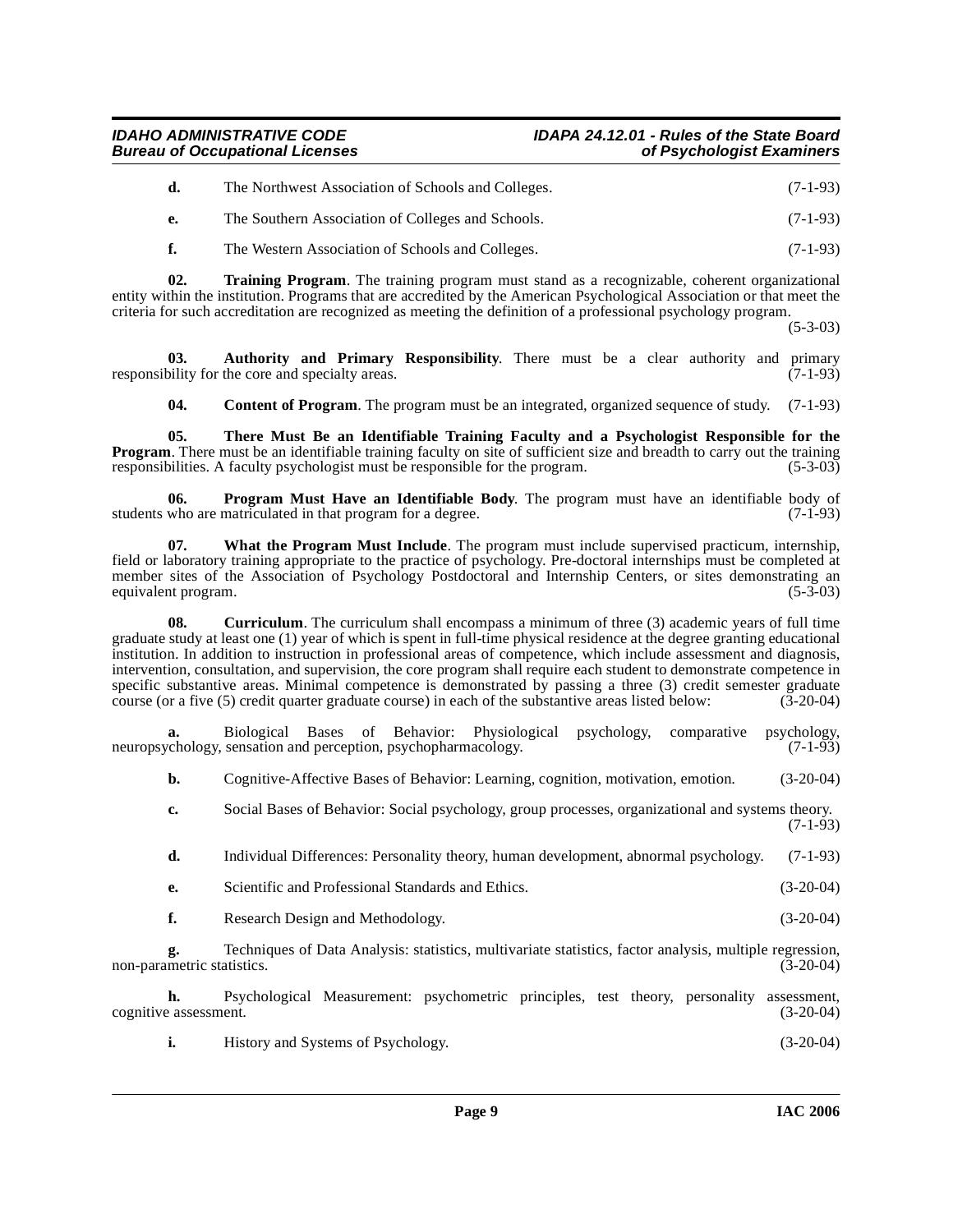### <span id="page-9-0"></span>**501. -- 549. (RESERVED).**

### <span id="page-9-1"></span>**550. REQUIREMENTS FOR SUPERVISED PRACTICE (RULE 550).**

#### <span id="page-9-9"></span><span id="page-9-5"></span>**01. Duration and Setting of Supervised Practice**. (7-1-93)

**a.** A year of supervised experience is defined as a minimum of one thousand (1000) hours of supervised service provision acquired during not less than a twelve (12) month and no more than a thirty-six (36) calendar month period. The first year of supervised experience shall be accredited only after acquiring the equivalent of one (1) year of full time graduate study. A second year must be obtained post-doctorally. (5-3-03)

**b.** A minimum qualifying supervised experience consists of two (2) years of supervised experience, neither of which is the internship, and at least one (1) of which is obtained post-doctorally. (7-1-93)

<span id="page-9-8"></span>**02.** Qualifications of Supervisors. Supervising psychologists shall be licensed and shall have training ecific area of practice in which they are offering supervision. (7-1-93) in the specific area of practice in which they are offering supervision.

<span id="page-9-4"></span>**03. Amount of Supervisory Contact**. One (1) hour per week of face-to-face individual contact per 20) hours of applicable experience is a minimum. (7-1-93) twenty  $(20)$  hours of applicable experience is a minimum.

**04. Evaluation and Accreditation of Supervised Practice**. The board shall require submission of information by the supervisor(s) which enable it to evaluate and credit the extent and quality of the candidate's supervised practice. The form requesting such information shall cover the following: (7-1-93)

<span id="page-9-6"></span>

| а. | Name of supervisee; |  | $(7-1-93)$ |
|----|---------------------|--|------------|
|----|---------------------|--|------------|

**b.** Educational level of supervisee; (7-1-93)

**c.** Supervisor's name, address, license number, state in which granted and area of specialization; (7-1-93)

- **d.** Name and nature of setting in which supervised practice took place; (7-1-93) **e.** Date of practice covered in this report; (7-1-93) **f.** Number of practice hours during this period; (7-1-93) **g.** Supervisee's duties; (7-1-93) **h.** Number of one-to-one supervisory hours; (7-1-93)
- <span id="page-9-10"></span>**i.** Assessment of supervisee's performance; and (7-1-93)

**j.** Whether or not the supervisee received monetary compensation for the supervised services they provided. (7-1-93)

**05. Unacceptable Supervision**. Supervised practice time during which the supervisor deems supervisee's performance to have been unacceptable shall not be credited towards the required supervised practice<br>(7-1-93) hours.  $(7-1-93)$ 

#### <span id="page-9-2"></span>**551. -- 599. (RESERVED).**

#### <span id="page-9-7"></span><span id="page-9-3"></span>**600. GUIDELINES FOR THE SUPERVISION IN THE EDUCATION OF PSYCHOLOGISTS (RULE 600).**

The board recognizes the importance of supervision in the education of psychologists, and that licensed psychologists

**IDAHO ADMINISTRATIVE CODE IDAPA 24.12.01 - Rules of the State Board**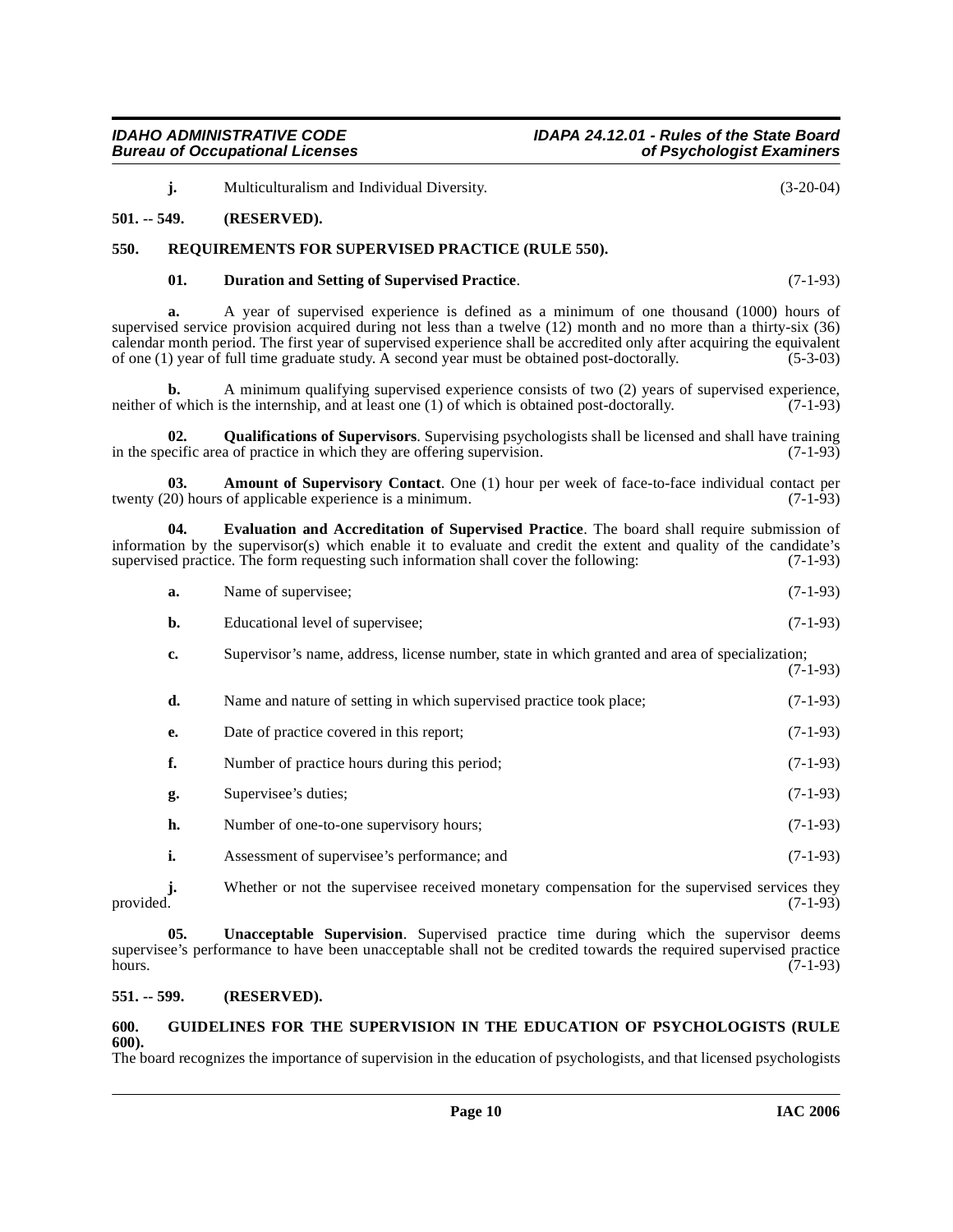### **IDAHO ADMINISTRATIVE CODE IDAPA 24.12.01 - Rules of the State Board**

within Idaho may be called on to provide supervision. It also recognizes that differing levels of supervision are appropriate for persons with differing levels of education and experience. Accordingly, the board identifies three (3) levels within the education of psychologists, and specifies differing levels of supervision for each. These categories refer to persons pursuing a program of activities which, when completed, will allow them to meet the requirements for licensure as physiologists in Idaho. When providing supervision, the licensed supervising psychologist may receive compensation from the supervisee or other interested party, and shall be responsible to insure that supervision appropriate to the education and experience level of the supervisee is provided. Further, the licensed supervising psychologist shall also be responsible to insure that the appropriate documentation for a particular supervisee has been provided to the board as specified below. The number of persons a psychologist may supervise within the three educational levels does not limit the number of service extenders as specified under Subsection 450.03.j. (7-1-93)

**01.** General Provisions. General provisions for licensed supervising psychologists.  $(7-1-93)$ 

**a.** The licensed supervising psychologist exercising administrative control shall: (7-1-93)

i. Have the authority to cause termination of compensation for the supervisee when compensation is provided. (7-1-93)

ii. Have the authority to cause the suspension or removal of the supervisee from his position as a service provider. (7-1-93)

**b.** The licensed supervising psychologist exercising professional direction shall: (7-1-93)

i. Within thirty (30) days after initiating supervision, formulate a written supervisory plan for each supervisee. The plan shall include provisions for supervisory sessions and chart review. If the supervising psychologist requires tapes to be made of psychological services delivered by the supervisee, then the plan shall also specify review and destruction of these tapes. The plan shall also specify the hours per calendar week that the licensed psychologist will be at the same physical location as the supervisee. (7-1-93) licensed psychologist will be at the same physical location as the supervisee.

ii. Establish and maintain a level of supervisory contact sufficient to be readily accountable in the event that professional, ethical, or legal issues are raised. There will be a minimum of one (1) hour of face-to-face individual supervisory contact by a licensed psychologist with the supervisee for each one (1) to twenty (20) hours of services provided by the supervisee during any calendar week. A written record of this supervisory contact, including the type of activities conducted by the supervisee, shall be maintained by the licensed supervising psychologist. Except under unusual circumstances, the supervisory contact will occur either during the week the services are provided or during the week following. In no case will services be provided more than two (2) weeks without supervisory contact between the supervisee and a licensed supervising psychologist. (7-1-93)

iii. Provide the supervisee a copy of the current Ethical Standards of the American Psychological<br>ion, and obtain a written agreement from the supervisee of his intention to abide by them. (7-1-93) Association, and obtain a written agreement from the supervisee of his intention to abide by them.

#### <span id="page-10-0"></span>**02. Category II -- Psychologist in Training**. (7-1-93)

**a.** Definition: A person having submitted an application for licensure to the Idaho Board of gist Examiners and who has been found by the board to have either: (7-1-93) Psychologist Examiners and who has been found by the board to have either:

i. Obtained a doctoral degree after completing an educational program which satisfies all the requirements of Section 500; or (7-1-93)

ii. Obtained a doctoral degree and submitted a plan, approved by the board for the completion of any ites in their doctoral education with regard to the requirements of Section 500. (7-1-93) deficiencies in their doctoral education with regard to the requirements of Section 500.

**b.** Verification: The State Board of Psychologist Examiners has reviewed the application of the person on and either: (7-1-93) in question and either:

Verifies that the applicant has obtained a doctoral degree after completing an educational program the requirements of Section 500; or which satisfies all the requirements of Section 500; or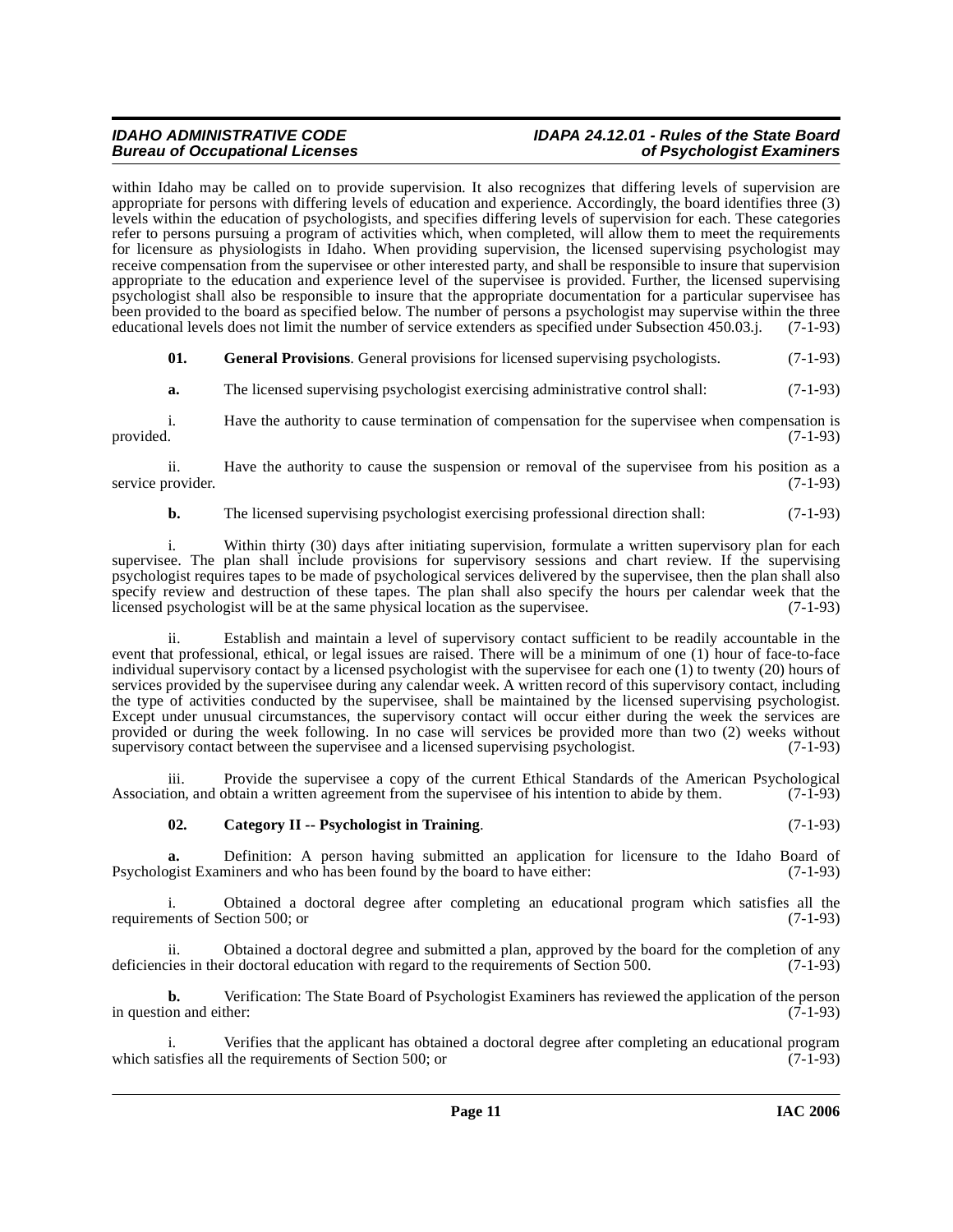ii. Verified the applicant obtained a doctoral degree and approved a plan submitted by the applicant for the completion of any deficiencies in his doctoral education with regard to the requirements of Section 500. (7-1-93)

**c.** Supervision Requirements: (7-1-93)

i. Psychologists in Training must be under the direct and continuing administrative control and direction of the licensed supervising psychologist when providing psychological services. (7-1-93) professional direction of the licensed supervising psychologist when providing psychological services.

ii. Work assignments shall be commensurate with the skills of the Psychologist in Training and es shall be planned in consultation with the licensed supervising psychologist. (7-1-93) procedures shall be planned in consultation with the licensed supervising psychologist.

Psychologists in Training shall be housed in the service delivery site of the licensed supervising psychologist, and at least fifty percent (50%) of the Psychologist in Training's service delivery will occur while the licensed supervising psychologist is physically present on site; excepting that where Psychologists in Training are employed by agencies or corporations financed by public funds, licensed supervising psychologists may apply for exemption of this requirement. Exemptions will be made on review of the written supervisory plan, and granted at the discretion of the board. (7-1-93)

iv. Public announcement of fees and services, and contact with lay or professional public shall be now and in the name of the licensed supervising psychologist or his institutional affiliate. (7-1-93) offered only by and in the name of the licensed supervising psychologist or his institutional affiliate. (7-1-93)

Setting and collecting of fees shall remain the sole domain of the licensed supervising psychologist or his institutional affiliate, excepting that when a supervisee provides psychological services, third party payers shall<br>be informed of this occurrence in writing at the time of billing. (7-1-93) be informed of this occurrence in writing at the time of billing.

vi. All persons receiving services from a Psychologist in Training shall sign a written notice indicating their understanding that the service provider is a Psychologist in Training and that the licensed supervising psychologist is responsible for their activity. A copy of the signed written notice will be maintained on file with the licensed supervising psychologist.

vii. The licensed supervising psychologist's proficiencies will be commensurate with the services provided by the Category II Psychologist in Training. (7-1-93)

#### <span id="page-11-0"></span>**03. Category III -- Psychologist Under Supervision**. (7-1-93)

**a.** Definition: A person having submitted an application for licensure to the Idaho Board of Psychologist Examiners and who has been found by the board to have: (7-1-93)

i. Obtained a doctoral degree, and completed an educational program which satisfies all the requirements of Section 500; and

ii. Completed the EPPP examination with a passing score. (7-1-93)

**b.** Verification: The State Board of Psychologist Examiners has reviewed the application and: (7-1-93)

i. Verified the applicant has obtained a doctoral degree and completed an educational program which all the requirements of Section 500; and (7-1-93) satisfies all the requirements of Section 500; and

ii. Verified the applicant has completed the EPPP examination with a passing score. (7-1-93)

**c.** Supervision Requirements: (7-1-93)

i. Psychologists Under Supervision shall be under the continuing professional direction, though not necessarily administrative control, of the licensed supervising psychologist when providing psychological services.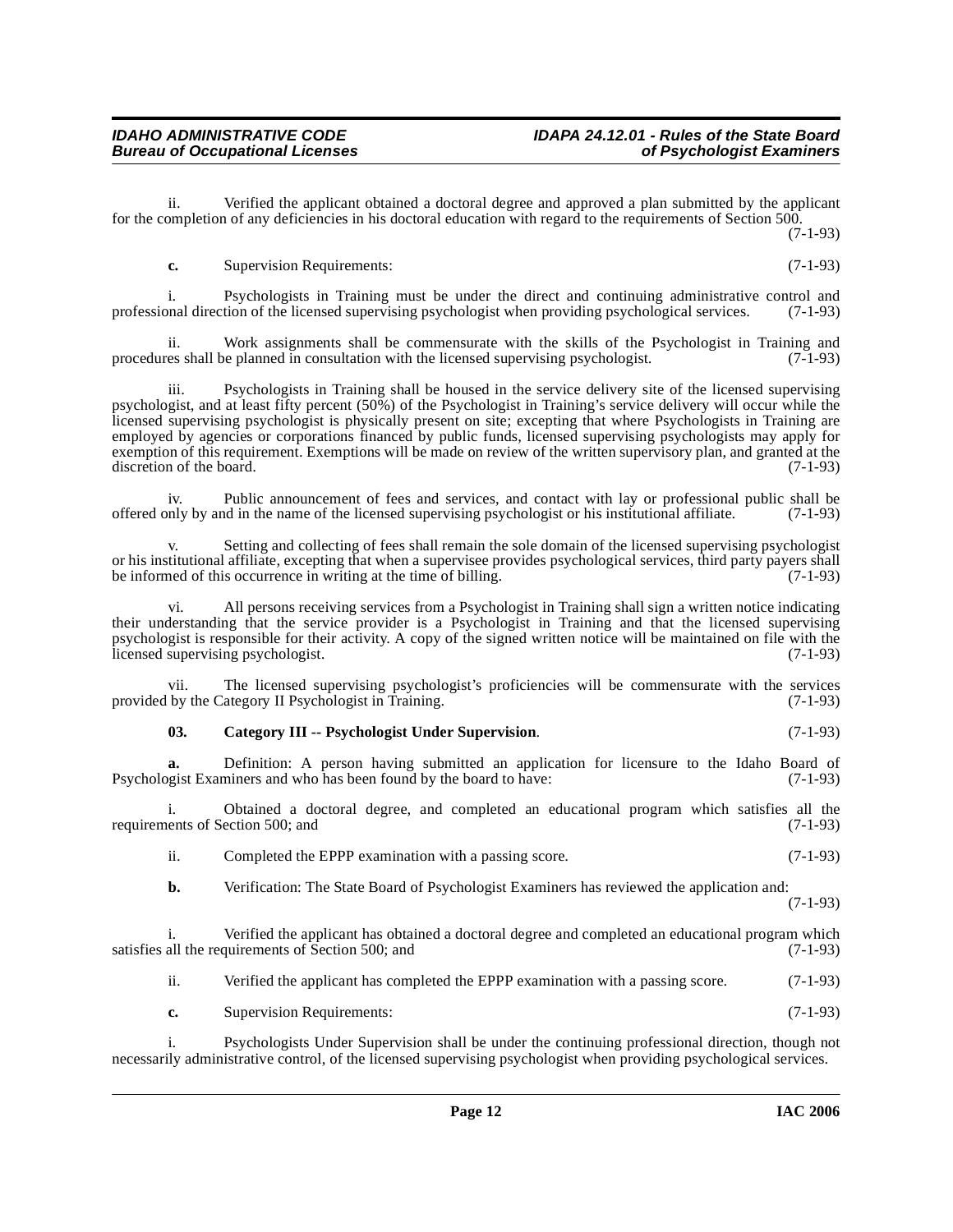(7-1-93)

ii. Work assignments shall be commensurate with the skills of the Psychologist Under Supervision and procedures shall be planned in consultation with the licensed supervising psychologist. (7-1-93)

iii. Public announcement of fees and services, and contact with lay or professional public shall be offered only by and in the name of the supervising licensed psychologist or his institutional affiliate. However, if the Psychologist Under Supervision is employed by either a privately financed agency or corporation or a publicly funded agency or corporation; then public announcement of fees and services with lay or professional public may be offered in the name of those organizations as long as the supervised status of the Psychologist Under Supervision and the name, address and telephone number of the licensed supervising psychologist are made clear to the public.

(7-1-93)

iv. Setting and collecting of fees shall remain the sole domain of the licensed supervising psychologist or his institutional affiliate. However, if the Psychologist Under Supervision is employed by either a privately financed agency or corporation or a publicly funded agency or corporation; then the setting and collecting of fees may be offered in the name of those organizations as long as the supervised status of the Psychologist Under Supervision and the name, address and telephone number of the supervising psychologist are made clear to the public; and with the exception that when a supervisee provides psychological services, third party payers shall be informed of this occurrence in writing at the time of billing.  $(7-1-93)$ 

All persons receiving services from a Psychologist Under Supervision shall sign a written notice indicating their understanding that the service provider is a Psychologist Under Supervision and that the licensed supervising psychologist is responsible for their activity. A copy of the signed written notice will be maintained on file with the licensed supervising psychologist. (7-1-93)

vi. The licensed supervising psychologist's proficiencies will be commensurate with the services provided by the Category III Psychologist Under Supervision. (7-1-93)

#### <span id="page-12-0"></span>**601. -- 649. (RESERVED).**

#### <span id="page-12-1"></span>**650. RULEMAKING HISTORY PRIOR TO JULY 1, 1993 (RULE 650).**

Adopted August 15, 1964 Readopted January 10, 1975 Readopted October 30, 1975 Readopted February 23, 1978 Readopted July 1, 1979 Readopted December 5, 1984 Readopted January 17, 1986 Emergency Rule effective June 15, 1987 Amendments and all rules readopted September 4, 1987 Effective September 24, 1987 Amendments and all rules readopted May 25, 1989 Effective June 14, 1989 Amendments and all rules readopted April 20, 1992 effective May 11, 1992 (7-1-93)

#### <span id="page-12-2"></span>**651. -- 999. (RESERVED).**